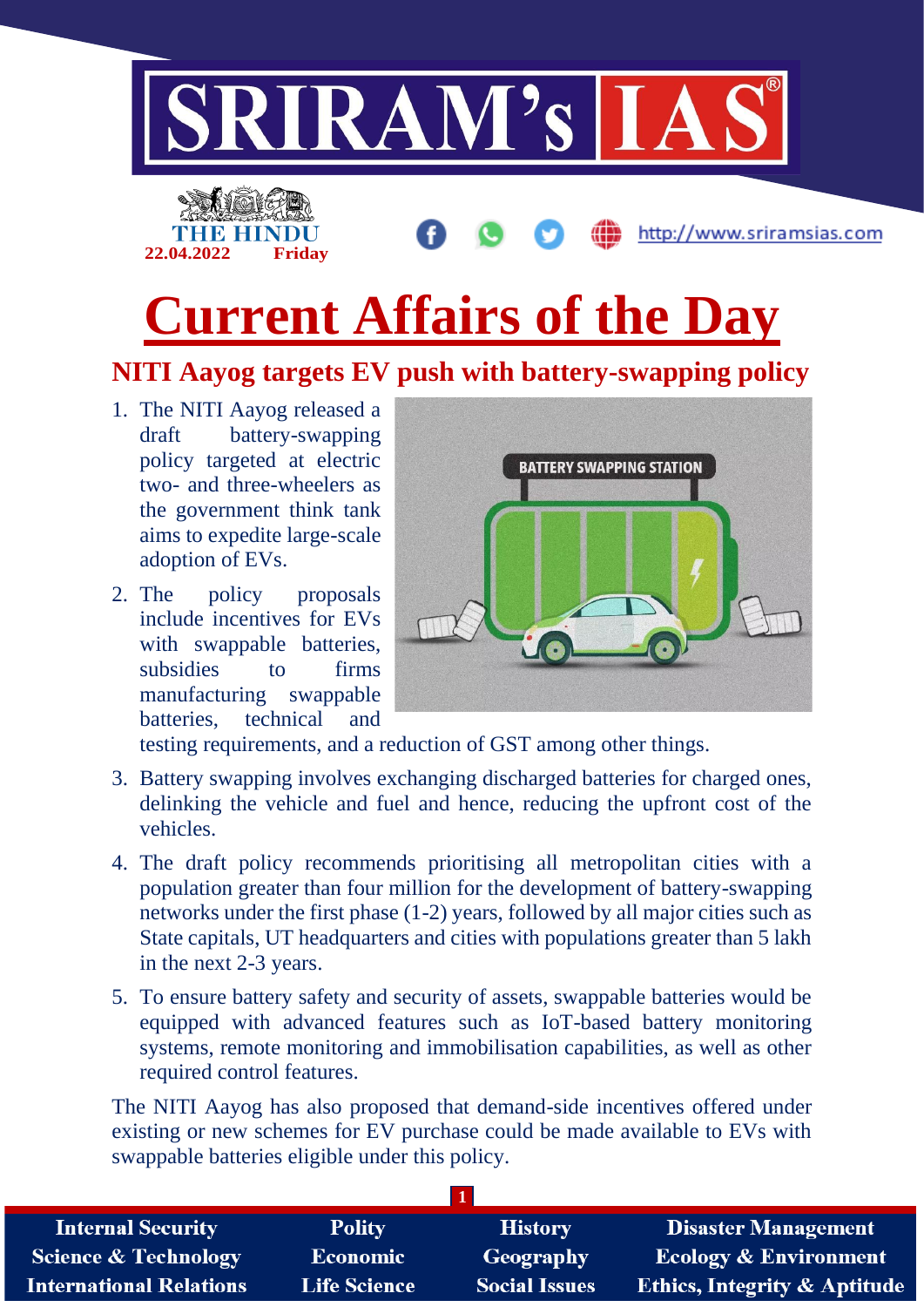

## **Fertilizer subsidies may surge to ₹1.9 lakh cr.: Crisil**

- 1. India's fertilizer subsidy bill could hit a record high this year, in the range of ₹1.65 lakh crore to ₹1.9 lakh crore, necessitating a reworking of the Centre's fiscal math outlined in the Union Budget, credit rating agency Crisil said.
- 2. The government has budgeted for a fertilizer subsidy bill of ₹1.05 lakh crore for 2022-23, but that was prior to the unprecedented rise in raw material costs and global fertilizer prices following Russia's invasion of Ukraine.

### **House panel suggests changes to wildlife Amendment Bill**

- 1. Non-official members should also be part of the state wildlife board committee proposed to assess infrastructure projects in and around protected areas, a parliamentary panel reviewing the Wildlife Protection (Amendment) Bill, 2021, said.
- 2. The standing committee of the state board for wildlife, if formed, should be represented by several non-official members — at least three wildlife institutions and the director of the Wildlife Institute of India or his/her nominee, the parliamentary standing committee on science, technology, environment, forests and climate change cautioned in its report.

#### **Standing committee of the state board for wildlife**

- 1. Soon after the introduction of the bill in Parliament last year, many wildlife and legal experts criticised some of its clauses, citing loopholes and saying they were counterintuitive to the objectives of the Wildlife Protection Act, 1972.
- 2. One such clause drawing flak from independent experts was the proposal to set up a standing committee of the state board for wildlife, to be headed by its vice-chairperson, a post to be held by the state's forest minister, and shouldn't have over 10 members nominated by the panel chief.
- 3. The experts claimed such a board would be "packed with official members" and end up being a "rubber stamp for faster clearance of projects".
- 4. Environmental lawyers had pointed out concerns regarding a provision for trade in live elephants. The Wildlife Act prohibits trade in wild animals, including captive and wild elephants. Under sections 40 and 43 of the law,

| <b>Internal Security</b>        | <b>Polity</b>       | <b>History</b>       | <b>Disaster Management</b>              |  |  |
|---------------------------------|---------------------|----------------------|-----------------------------------------|--|--|
| <b>Science &amp; Technology</b> | Economic            | Geography            | <b>Ecology &amp; Environment</b>        |  |  |
| <b>International Relations</b>  | <b>Life Science</b> | <b>Social Issues</b> | <b>Ethics, Integrity &amp; Aptitude</b> |  |  |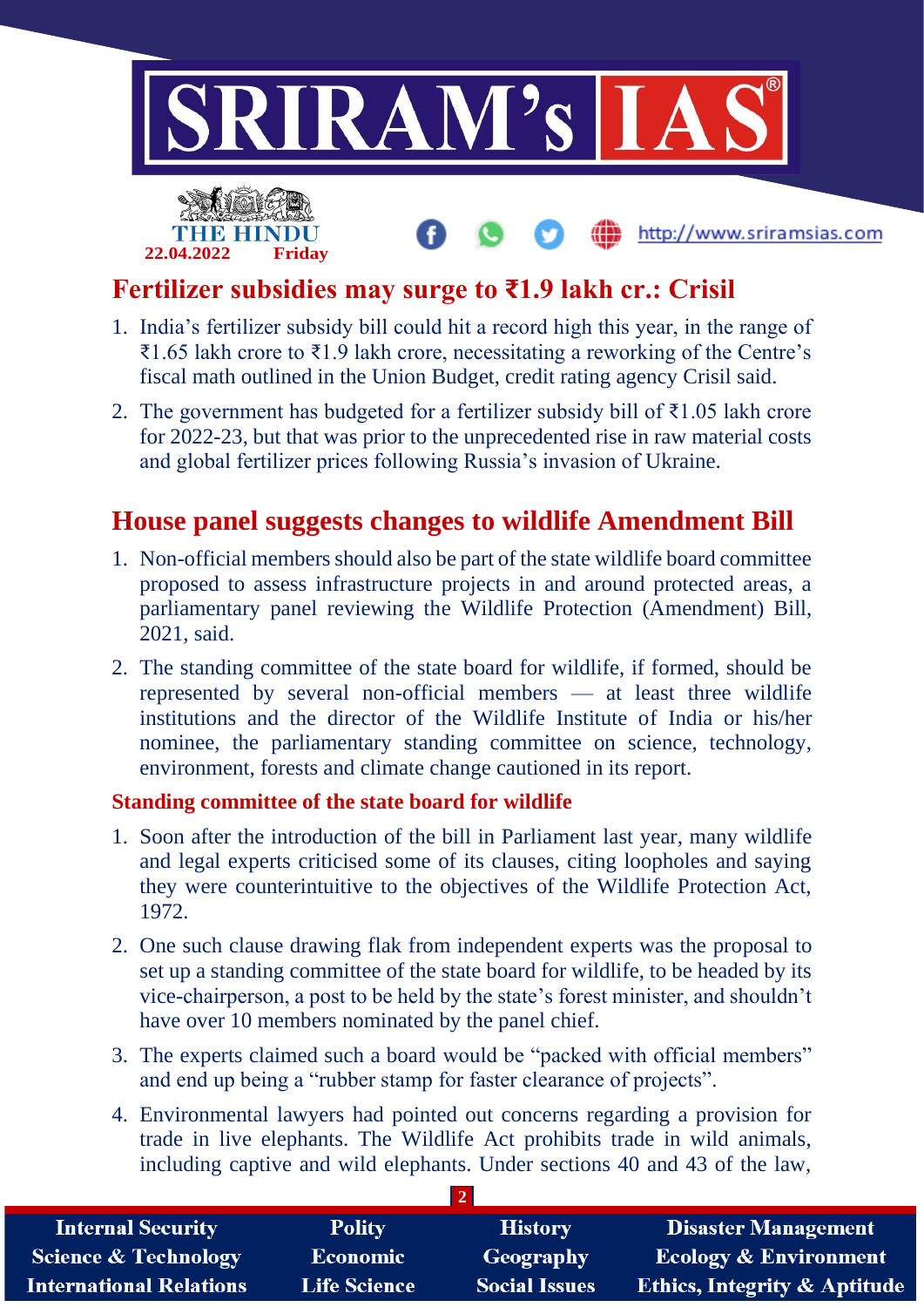

transfer, acquiring and receiving of the captive elephant is permissible only with the nod of the chief wildlife warden.

- 5. The Legal Initiative for Forest and Environment, a non-profit, said the bill introduces a Subsection (4) to Section 43 that takes away the protection from trade in them.
- 6. The House panel report has recommended the deletion of the clause and provided an explanation of provisions for the transport of captive elephants.

### **Food subsidy bill likely to touch record ₹3.94L cr on relief scheme**

- 1. The Centre's food subsidy bill is likely to touch a record ₹3.94 lakh crore this fiscal mainly on account of the Pradhan Mantri Garib Kalyan Anna Yojana, a Covid-relief scheme to give 5 kg of free grains every month to about 800 million beneficiaries of the National Food Security Act, official estimates show.
- 2. The Centre's food subsidy has spiralled since 2020 on account of this pandemic relief measure. Total expenditure in 2021-22 stood at ₹2.94 lakh crore, 140% higher than the subsidy amount in 2020-21 and about 267% more than in 2019-20.
- 3. The Centre has so far spent ₹2.60 lakh crore on the free food scheme. Another ₹80,000 Crore will be spent over the next 6 months till September 2022, taking the total food subsidy under the PMGKAY to nearly ₹3.40 lakh crore, the official said.
- 4. The free food scheme, which was initially announced for a quarter and is now extended till September 2022, has shielded the poor from hunger and food price shocks.

#### **The World Bank Report:**

**22.04.2022 Friday**

1. According to a World Bank working paper on the government's pandemic relief measures "nearly 80% of all households received at least one social protection benefit from government programs" and "approximately 40% of all poor households reported receiving both food and cash assistance".

| <b>Internal Security</b>        | <b>Polity</b>       | <b>History</b>       | <b>Disaster Management</b>              |
|---------------------------------|---------------------|----------------------|-----------------------------------------|
| <b>Science &amp; Technology</b> | <b>Economic</b>     | Geography            | <b>Ecology &amp; Environment</b>        |
| <b>International Relations</b>  | <b>Life Science</b> | <b>Social Issues</b> | <b>Ethics, Integrity &amp; Aptitude</b> |